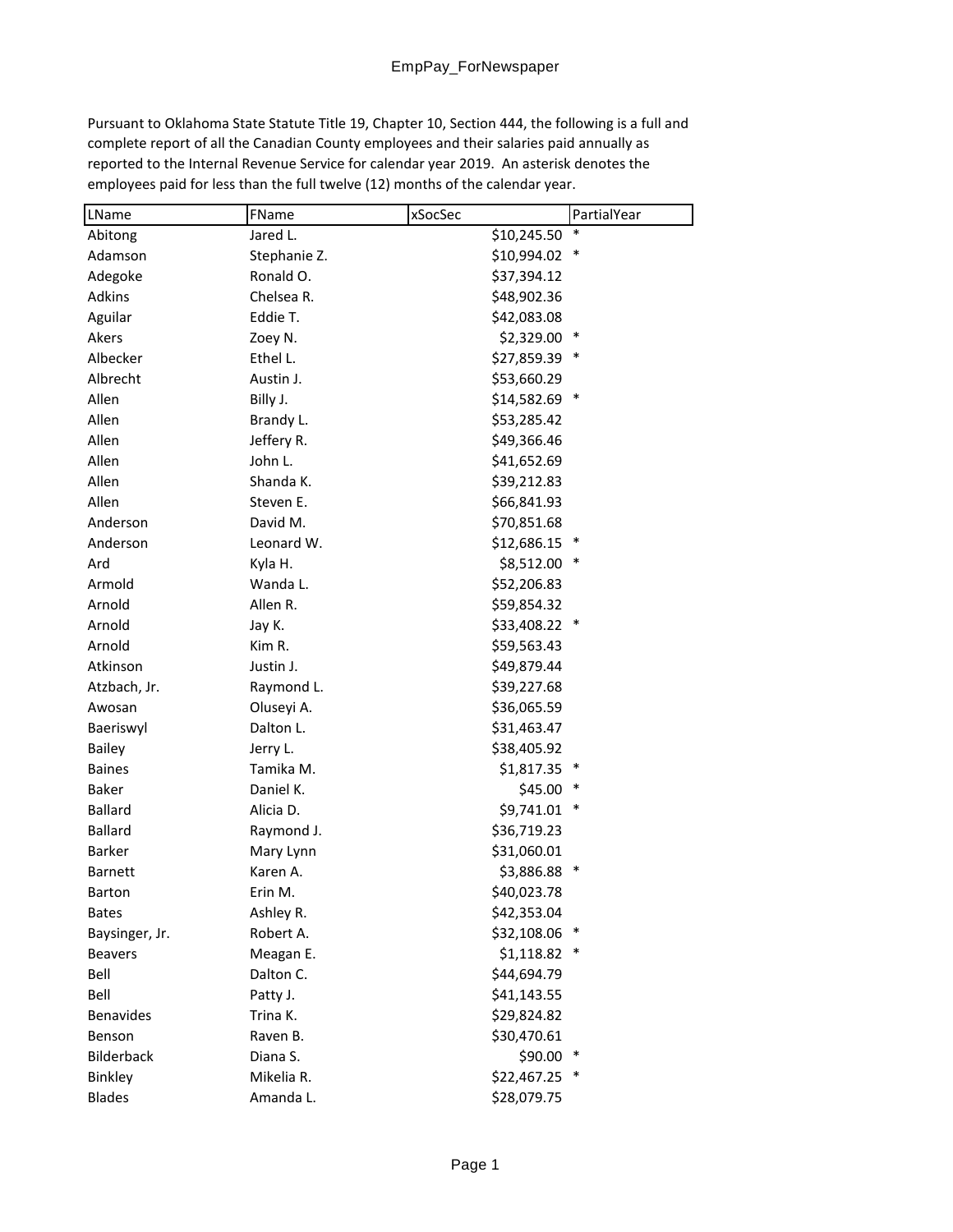| Blystone           | Daniel T.      | \$46,117.42 |        |
|--------------------|----------------|-------------|--------|
| <b>Boling</b>      | Troy E.        | \$55,092.56 |        |
| <b>Bollinger</b>   | Susan K.       | \$38,904.27 |        |
| Bondurant          | Michael B.     | \$50,834.43 |        |
| Botone             | Eliza S.       | \$53,126.14 |        |
| <b>Bouillon</b>    | Jeffrey A.     | \$47,103.76 |        |
| <b>Bowers</b>      | Cyndie R.      | \$55,778.82 |        |
| <b>Bowers</b>      | Hunter L.      | \$1,588.94  | $\ast$ |
| Box                | Colton S.      | \$17,023.69 |        |
| Boykin             | Novella J.     | \$80.00     | $\ast$ |
| <b>Bradley</b>     | Patsy J.       | \$30.00     | $\ast$ |
| <b>Bramlett</b>    | Valerie J.     | \$48,336.20 |        |
| <b>Branch</b>      | Brad A.        | \$40,695.71 |        |
| <b>Bridges</b>     | John L.        | \$56,352.54 |        |
| <b>Bridges</b>     | Kyle A.        | \$24,836.76 |        |
| <b>Brincefield</b> | Carl W.        | \$1,460.43  | $\ast$ |
| <b>Brockhaus</b>   | Marilyn K.     | \$110.00    | $\ast$ |
| <b>Brooks</b>      | Makayah S.     | \$33,938.36 |        |
| Brooks, III        | John G.        | \$30,014.27 |        |
| <b>Brothers</b>    | D'Shea N.      | \$39,110.78 |        |
| Brothers, II       | Rickey E.      | \$21,228.62 | $\ast$ |
| Brown              | Dianne F.      | \$26,364.74 |        |
| Brown              | Eddie R.       | \$30,994.83 |        |
| Brown              | Jeffery A.     | \$41,047.85 |        |
| <b>Brown</b>       | Jordan M.      | \$53,073.71 |        |
| Brown              | Justin A.      | \$26,195.26 |        |
| <b>Bruce</b>       | Eric D.        | \$45,378.72 |        |
| <b>Bucio</b>       | Jorge          | \$7,776.21  | $\ast$ |
| <b>Buckley</b>     | Dennis R.      | \$17,573.78 |        |
| <b>Buller</b>      | Sabrina D.     | \$33,962.41 | ∗      |
| Burchfield         | Michael L.     | \$43,102.44 |        |
| <b>Burton</b>      | Shirley B.     | \$273.00    | $\ast$ |
| <b>Bush</b>        | Joanne M.      | \$34,509.94 | ∗      |
| <b>Busler</b>      | James A.       | \$19,319.48 | *      |
| <b>Byers</b>       | Marcie L.      | \$9,632.60  |        |
| Bynum              | Chandrika G.   | \$10,996.27 | ∗      |
| Bynum              | Stacey H.      | \$35,205.24 |        |
| Cabrera            | Justina A.     | \$13,244.13 | ∗      |
| Calascione         | Michael V.     | \$8,753.77  |        |
| Caldwell           | Christopher L. | \$15,184.29 |        |
| Caldwell           | Jeffrey S.     | \$34,830.54 |        |
| Caldwell           | Kathryn N.     | \$37,134.58 |        |
| Caldwell           | Robert A.      | \$210.00    | ∗      |
| Caldwell           | Treva D.       | \$6,830.11  |        |
| Campbell           | Daniel D.      | \$39,783.99 |        |
| Campbell           | Kendra L.      | \$43,049.12 |        |
| Canizales          | Heather M.     | \$13,906.51 | $\ast$ |
| Cannon             | Meagan N.      | \$25,027.09 |        |
| Cannon             | Vaughn R.      | \$42,449.14 |        |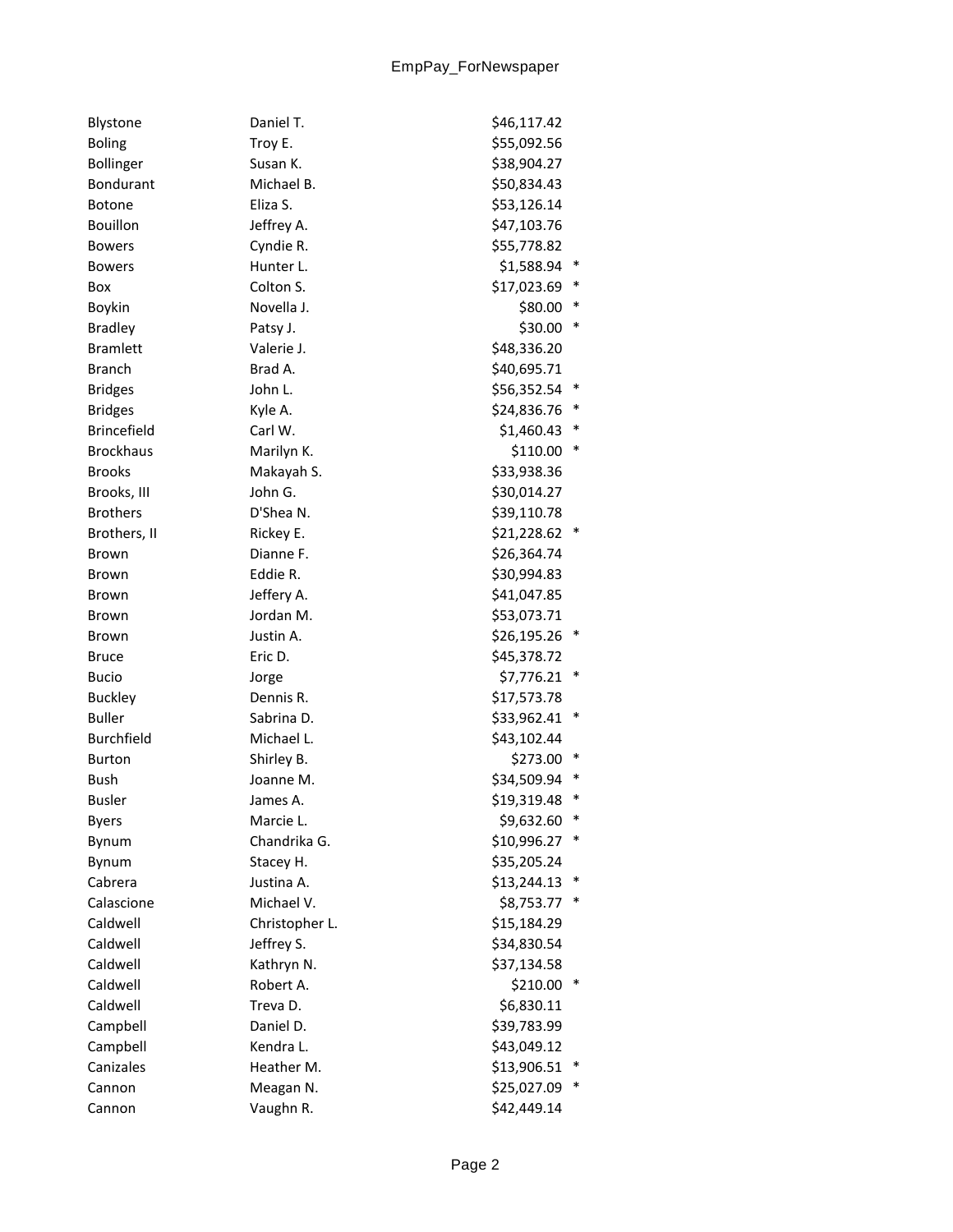| Cantwell     | Jonathan S. | \$35,461.00 | $\ast$ |
|--------------|-------------|-------------|--------|
| Capshaw, Jr. | Matthew D.  | \$46,977.15 |        |
| Carmack      | Travis L.   | \$42,435.44 |        |
| Carrell      | Miranda D.  | \$7,498.27  |        |
| Carter       | Clyde B.    | \$44,012.20 |        |
| Carter       | Kristie L.  | \$57,095.82 | $\ast$ |
| Cash         | Deanne R.   | \$45,104.71 |        |
| Cates        | David W.    | \$44,614.90 |        |
| Cedillo      | Mario D.    | \$21,221.03 |        |
| Chapman      | Donna K.    | \$43,978.41 |        |
| Christie     | Jeanette C. | \$110.00    | $\ast$ |
| Clements     | Larry D.    | \$110.00    | $\ast$ |
| Colley       | Angel M.    | \$54,557.24 |        |
| Collier      | Kaylin E.   | \$13,744.18 | $\ast$ |
| Compton      | Walter S.   | \$29,370.31 |        |
| Conant       | Vicki L.    | \$11,800.18 | $\ast$ |
| Conley       | Macy B.     | \$11,086.41 | $\ast$ |
| Connally     | Betty L.    | \$17,877.71 |        |
| Conner       | Jennifer D. | \$44,800.97 |        |
| Contreras    | Christopher | \$45,615.19 |        |
| Corkery      | Amy L.      | \$39,413.85 |        |
| Corner       | Courtney C. | \$14,627.90 | $\ast$ |
| Cornish      | Shawna C.   | \$54,033.31 |        |
| Costilla     | Mara Y.     | \$30,218.55 |        |
| Cowart       | Glenn G.    | \$54,154.48 |        |
| Cox          | Tonia R.    | \$35,260.97 |        |
| Cranford     | Andrew R.   | \$1,034.43  |        |
| Cross        | Terri L.    | \$14,135.06 | $\ast$ |
| Culhane      | William P.  | \$55,874.78 |        |
| Cullen       | Bennie L.   | \$49,682.80 |        |
| Cunningham   | Billy B.    | \$47,998.19 |        |
| DallaRosa    | Joe A.      | \$36,911.20 |        |
| Davidson     | Jessica E.  | \$5,400.23  |        |
| Davis        | Doretta Ann | \$45.00     | ∗      |
| Davis        | Jarrett W.  | \$350.00    | ∗      |
| Davison      | Debbi A.    | \$110.00    | ∗      |
| Dawson       | Barbara A.  | \$41,205.11 |        |
| Dawson       | Brian L.    | \$33,672.87 |        |
| Dawson       | Lacey R.    | \$56,300.75 |        |
| Day          | Virginia L  | \$30.00     | $\ast$ |
| DeBrouse     | Rebecca B.  | \$32,293.36 |        |
| Dellinger    | Bryan P.    | \$50,332.99 |        |
| Devine       | Joshua S.   | \$17,579.38 |        |
| Dickerson    | Lowell D.   | \$121.00    | ∗      |
| Dodd         | Karrie R.   | \$15,640.03 | ∗      |
| Donoho       | Johnny E.   | \$45.00     | ∗      |
| Dorman, Jr.  | Tony R.     | \$20,225.94 | $\ast$ |
| Dray         | Sierra E.   | \$34,071.40 |        |
| Duggan       | Matthew J.  | \$47,140.90 |        |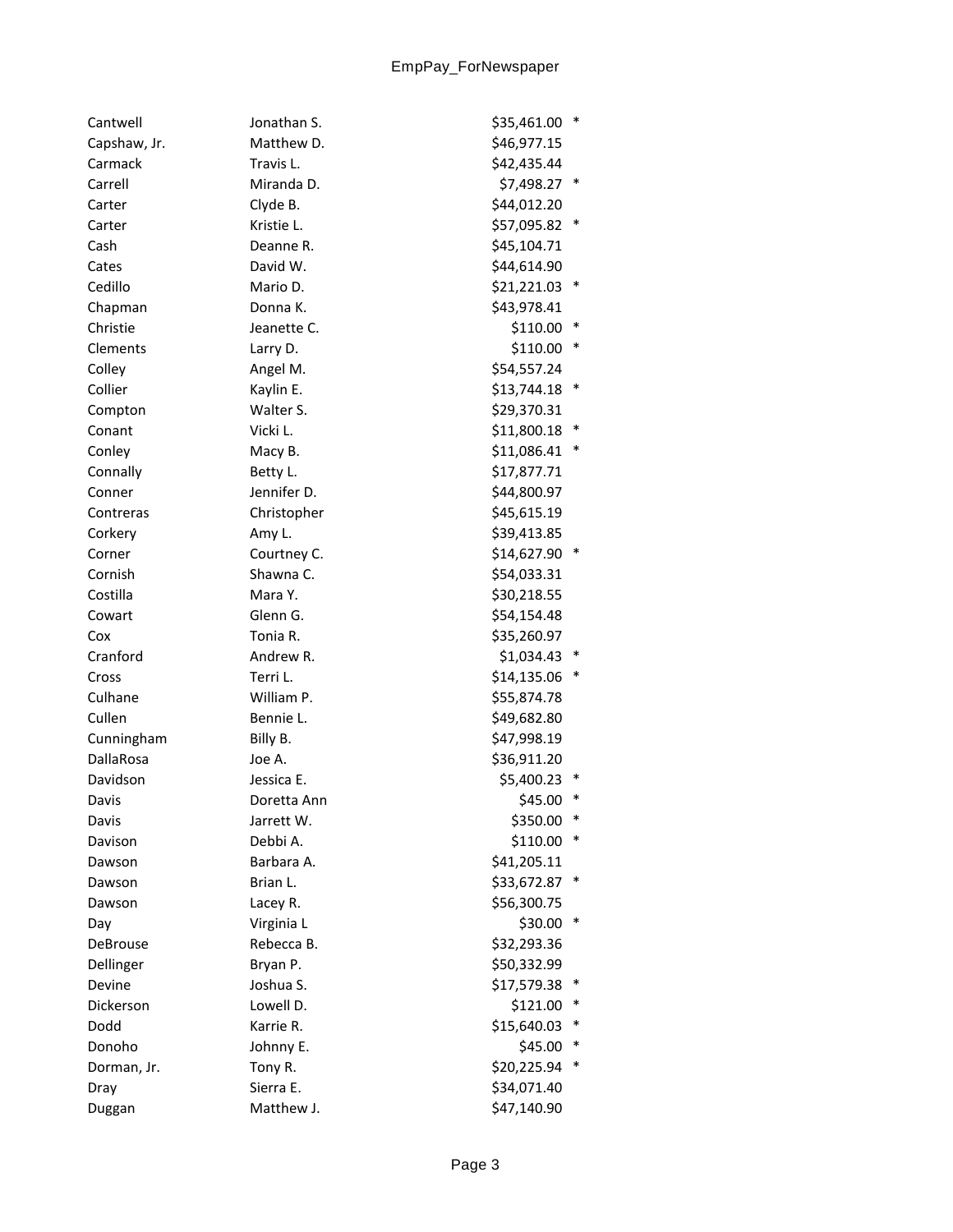| Duggan         | Rhydonia L.    | \$54,499.68<br>$\ast$ |
|----------------|----------------|-----------------------|
| Duncomb        | Jeremiah I.    | \$45,873.55           |
| Dunkin         | Donnie L.      | \$35,838.69           |
| Dunkin         | Sarah A.       | \$34,740.75           |
| Dunn           | Michael R.     | \$13,173.70<br>$\ast$ |
| Duran          | Marco A.       | \$32,238.36           |
| Eaton          | Holly N.       | \$46,887.56           |
| Edgmon         | Amanda G.      | $\ast$<br>\$1,143.83  |
| Ellison        | Autumn G.      | \$29,185.31           |
| Ellison        | Brooklin A.    | \$18,625.82<br>*      |
| Ellison        | Michael J.     | \$56,793.35           |
| Embrey         | Todd B.        | $\ast$<br>\$29,530.67 |
| Escobar        | Geremy E.      | \$59,096.54           |
| Etheredge      | Chris          | \$35,832.70           |
| Evans          | Kimberly G.    | \$28,744.91           |
| Farley         | Joe L.         | \$31,771.40           |
| Ferguson       | Jason R.       | \$26,262.07           |
| Fife           | Brian M.       | \$63,751.60           |
| <b>Files</b>   | Johnny L.      | \$155.00              |
| Fincher        | Jonathan D.    | \$50,074.75           |
| Findley        | Christopher A. | \$40,944.73           |
| Finney         | Christian P.   | \$34,791.82<br>∗      |
| Finnigan       | Carisa R.      | $\ast$<br>\$1,981.17  |
| Flaherty       | Sheena M.      | \$19,254.21           |
| Fleetwood      | Jared S.       | ∗<br>\$7,198.36       |
| Fletcher       | Robert W.      | \$46,913.17           |
| <b>Flowers</b> | Adam L.        | \$54,795.13           |
| Ford           | Nathanial K.   | $\ast$<br>\$14,590.13 |
| Foster         | Joel A.        | \$52,883.82           |
| FoustRose      | Donna A.       | \$40,365.84           |
| Fox            | Karen L.       | \$57,358.53           |
| Fraker         | Stephanie H.   | \$432.00<br>$\ast$    |
| Freeman        | LaTanya S.     | \$52,887.86           |
| Gabrish        | Cynthia B.     | $\ast$<br>\$18,807.10 |
| Garrett        | Diana L.       | \$43,901.34           |
| Garrett        | Lindsey M.     | \$48,178.30           |
| Garrison       | Tanya M.       | \$33,263.69           |
| Gerten         | M. Douglas     | \$47,332.97           |
| Gilles         | Ashley B.      | \$36,733.00           |
| Gilpen         | Elizabeth M.   | \$10.00<br>∗          |
| Glass          | Jason S.       | \$59,864.32           |
| Glenn          | Deborah K.     | \$3,018.51<br>∗       |
| Glover         | Jerry L.       | \$17,115.21<br>∗      |
| Goines         | Bryan B.       | *<br>\$9,088.30       |
| Golden         | Jerry A.       | \$41,444.16           |
| Gonzalez       | Laura R.       | \$37,382.77           |
| Goodfellow     | Cassie L.      | \$37,668.08           |
| Goodwin        | Jerry L.       | \$42,135.06<br>$\ast$ |
| Gordon         | Edmond D.      | \$34,225.66           |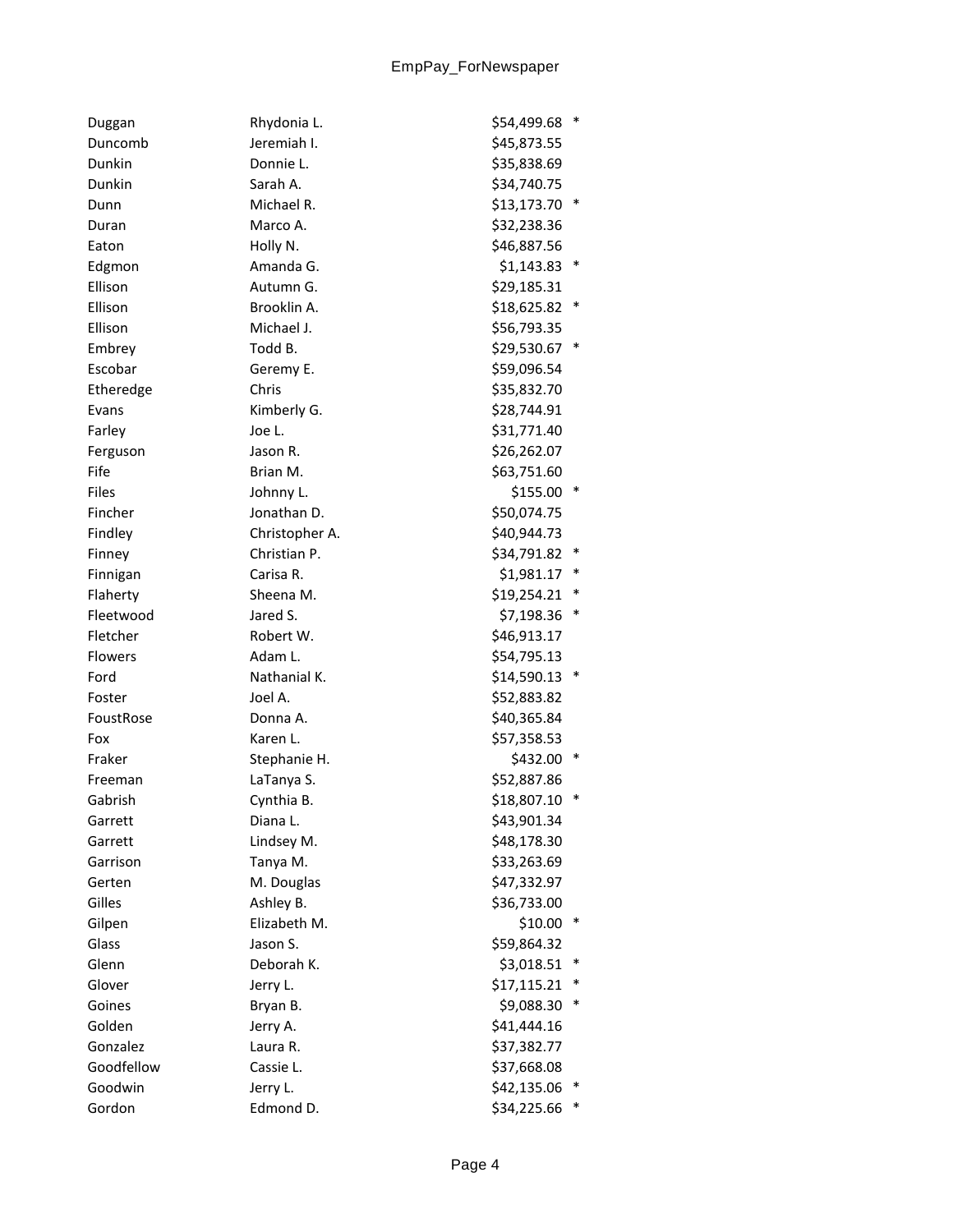| Grimes     | John M.        | \$43,584.30           |  |
|------------|----------------|-----------------------|--|
| Gross      | Kathy L.       | \$37,380.41           |  |
| Grove      | Robert L.      | \$42,491.75           |  |
| Guffey     | James A.       | \$34,481.27           |  |
| Guth       | Logan R.       | \$40,027.95           |  |
| Guy        | Jimmy D.       | \$10,883.68           |  |
| Hader      | Marc A.        | \$79,217.80           |  |
| Hagar      | Lauren A.      | \$37,310.63           |  |
| Hale       | Greg J.        | \$39,857.61           |  |
| Hall       | Christopher N. | \$570.00<br>$\ast$    |  |
| Hall       | Courtney A.    | \$37,908.83           |  |
| Hall       | Jessica E.     | \$43,429.65           |  |
| Hammond    | Loveta E.      | $\ast$<br>\$110.00    |  |
| Hanna      | Kyler L.       | \$19,272.90           |  |
| Hardin     | Rachael L.     | $\ast$<br>\$18,001.22 |  |
| Harper     | Deborah K.     | \$45,397.93           |  |
| Harrill    | Jonathan A.    | \$14,540.22<br>*      |  |
| Harrison   | Deborah S.     | $\ast$<br>\$650.00    |  |
| Harrison   | Tyler L.       | \$46,694.15           |  |
| Hawk       | Christian D.   | \$4,174.94 *          |  |
| Headley    | K'Leigh E.     | \$51,541.03           |  |
| Heald, II  | David L.       | $\ast$<br>\$23,585.14 |  |
| Hearon     | Christa L.     | \$16,959.50           |  |
| Hendrick   | Jerry R.       | \$45,015.36           |  |
| Herrington | Jeanne M.      | \$7,827.03<br>$\ast$  |  |
| Hess       | LeRoy D.       | $\ast$<br>\$20.00     |  |
| Heupel     | Deanna         | $\ast$<br>\$15.00     |  |
| Hickerson  | Guy W.         | \$37,090.87           |  |
| Hicks      | Thomas G.      | \$39,982.23           |  |
| Hill       | Joshua C.      | $\ast$<br>\$9,643.70  |  |
| Hill       | Sharla R.      | $\ast$<br>\$15.00     |  |
| Hirst      | Gordon E.      | \$54,706.86           |  |
| Hirst      | V. Marie       | \$75,699.07           |  |
| Hodges     | Larry L.       | \$50.00               |  |
| Hoehner    | E. Dewayne     | \$41,951.96           |  |
| Hoel       | Lindy C.       | \$110.00<br>$\ast$    |  |
| Hofer      | Monica E.      | \$19,138.89           |  |
| Holbrook   | Judy L.        | \$36,786.93           |  |
| Holbrook   | Montana L.     | \$41,244.76           |  |
| Holden     | Robert E.      | \$54,498.62           |  |
| Holsted    | Judy A.        | \$8,502.60            |  |
| Hooper     | Jeffrie A.     | \$6,039.26            |  |
| Hooper     | Larisa M.      | \$32,380.36           |  |
| Horn       | Angela D.      | \$43,628.51           |  |
| House      | Marcus W.      | \$40,890.72           |  |
| Howard     | Eric J.        | \$36,331.07           |  |
| Howe       | Betty L.       | \$30.00<br>∗          |  |
| Howeth     | Tammy M.       | \$61,538.64           |  |
| Hrdy       | Anna Marie     | \$41,957.78           |  |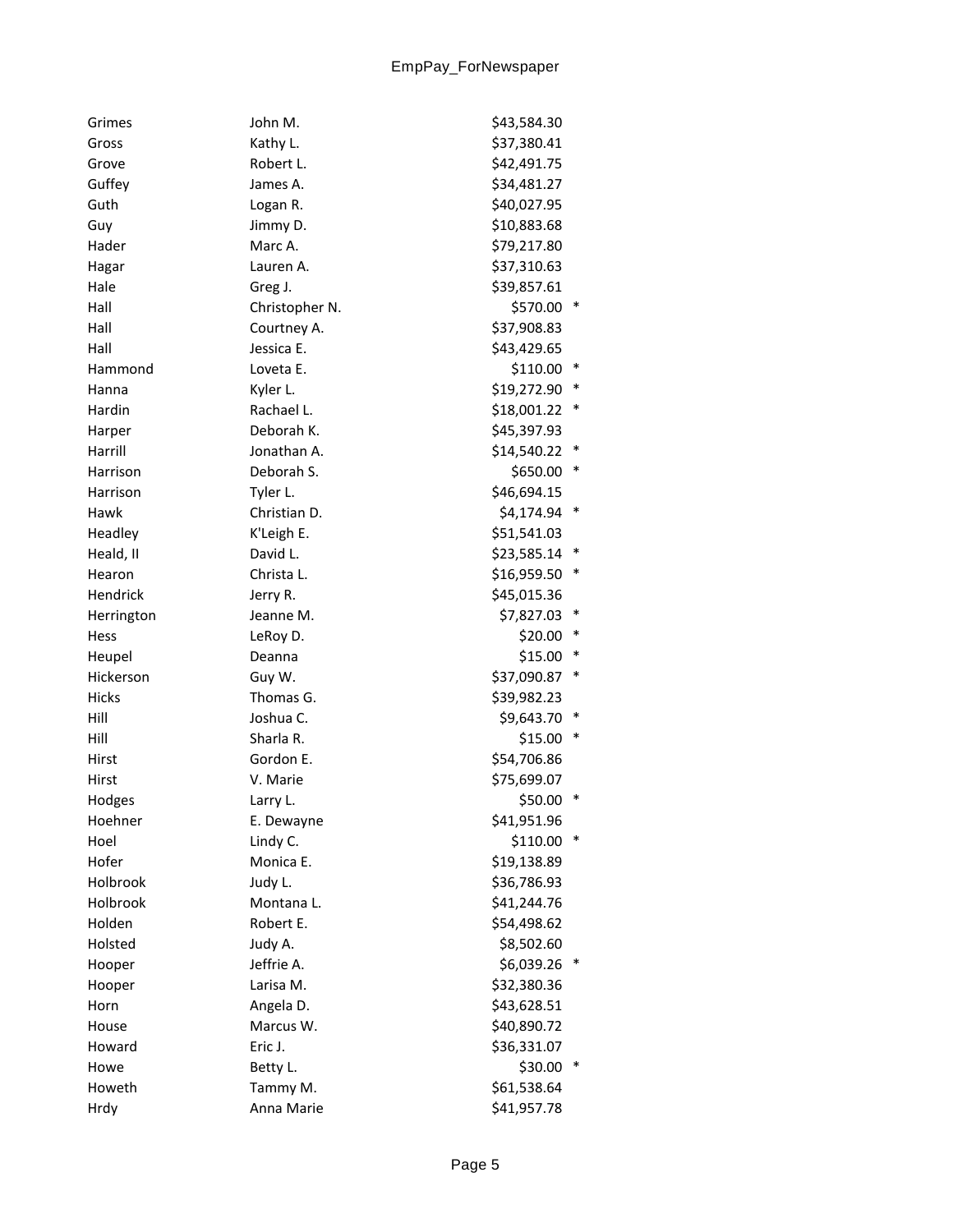| Hunt         | Mary A.        | \$39,110.80 |        |
|--------------|----------------|-------------|--------|
| Hurst        | Janice A.      | \$10.00     | $\ast$ |
| Igo          | Jeremiah C.    | \$13,361.54 | ∗      |
| Iker         | Desirae N.     | \$23,930.88 |        |
| Jackson      | RoseAnne       | \$110.00    | $\ast$ |
| Jantz        | Stephen J.     | \$69.62     | $\ast$ |
| Jensen       | Krissi L.      | \$40,325.54 |        |
| Jett         | Matthew T.     | \$51,268.63 |        |
| Johnson      | Christopher W. | \$25,113.43 | $\ast$ |
| Johnson      | Craig E.       | \$36,063.76 |        |
| Johnson      | Debora R.      | \$35,052.33 |        |
| Johnson      | Jacob M.       | \$39,333.47 |        |
| Johnson      | Jeremy B.      | \$45,357.06 |        |
| Johnson      | Kevin A.       | \$42,224.52 |        |
| Johnson      | Leslie M.      | \$40,044.29 |        |
| Jones        | Chelsea A.     | \$250.00 *  |        |
| Jones        | Jennifer A.    | \$38,435.13 |        |
| Jones        | Kathy L.       | \$23,247.71 |        |
| Jones        | Michelle A.    | \$48,058.03 |        |
| Jones        | Tamira L.      | \$46,401.13 |        |
| Jones        | Vivian G.      | \$350.00    | $\ast$ |
| Jones-Slatev | Erin E.        | \$38,000.00 | $\ast$ |
| Julian       | Rebecca A.     | \$44,969.44 |        |
| Kaes         | Kimberly A.    | \$40,877.88 |        |
| Kara         | Tina M.        | \$42,167.87 |        |
| Keena        | Machelle R.    | \$32,307.30 | *      |
| Kelly        | Bryan D.       | \$7,976.24  | $\ast$ |
| Kendrick     | Renee L.       | \$55,693.44 |        |
| Kendrick     | Scott K.       | \$53,654.78 |        |
| Kennedy      | Adrian H.      | \$9,057.07  |        |
| Kern         | Daniel P.      | \$63,975.13 | $\ast$ |
| Keys         | Tiffany N.     | \$31,555.62 | $\ast$ |
| King         | Jennifer L.    | \$14,233.96 | $\ast$ |
| Kirkley      | Cole V.        | \$38,100.67 |        |
| Knight       | Dusty O.       | \$4,206.61  | ∗      |
| Knight       | Shyla M.       | \$18,935.85 |        |
| Koch         | Thomas R.      | \$11,894.70 |        |
| Koester      | Gerald R.      | \$53,441.82 |        |
| Koos         | Sherri A.      | \$2,304.26  | ∗      |
| Kubiak       | Sandie R.      | \$29,745.22 |        |
| Laffoon      | Michael P.     | \$43,501.11 | ∗      |
| Lally        | Karen M.       | \$45.00     | ∗      |
| Lancaster    | John H.        | \$54,979.12 |        |
| Lander       | Blaine L.      | \$16,791.39 |        |
| Landrith     | Lynda D.       | \$657.62    | ∗      |
| Lang         | Dallas M.      | \$59,520.40 |        |
| Lanman       | Natalie M.     | \$14,452.61 | $\ast$ |
| Lanning      | Shirley J.     | \$54,703.47 |        |
| Larimer      | Michael S.     | \$50,267.94 |        |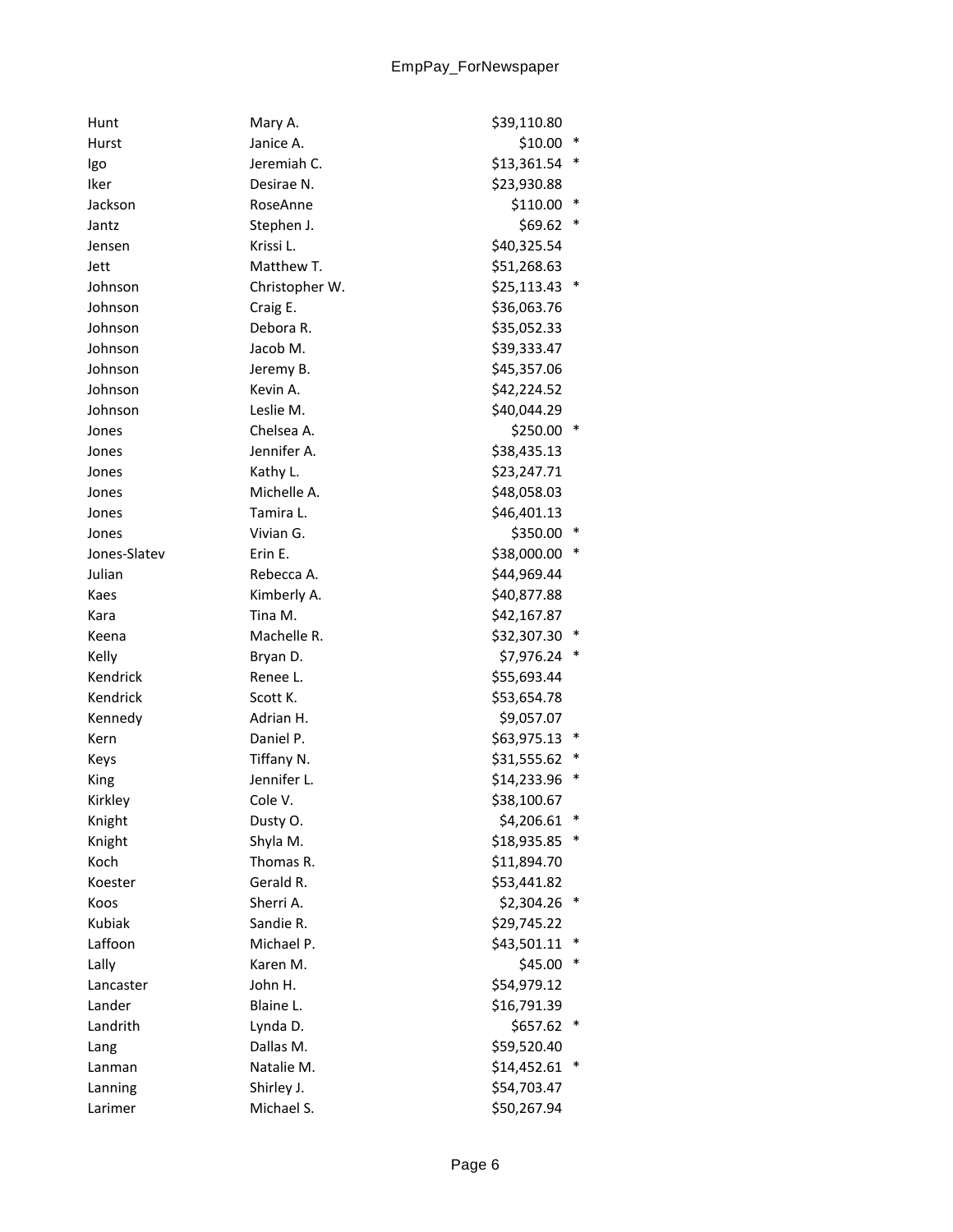| Lawrence       | Carol D.          | \$7,194.53<br>$\ast$  |
|----------------|-------------------|-----------------------|
| Lawrence       | Davie T.          | \$45,151.41           |
| Lawrence       | Lamar C.          | \$35,958.17           |
| Laws           | Sheldon L.        | \$36,645.03           |
| Lawson         | Marquita A.       | \$45.00               |
| LeBeau         | Trent C.          | ∗<br>\$7,542.68       |
| Leck           | Carolyn M.        | \$75,329.79           |
| Lehew          | Brenda L.         | \$33,098.40           |
| Leon           | Derika N.         | \$35,071.47           |
| Leverich       | Thomas D.         | \$34,062.69           |
| Lewis          | Titus T.          | \$35,856.08           |
| Ley            | Charles F.        | \$50,367.39           |
| Lloyd          | Jennifer A.       | \$41,360.03           |
| Lock           | Lonnie P.         | \$42,184.67           |
| Loe            | James D.          | \$30.00<br>$\ast$     |
| Loggins        | Chera C.          | \$38,205.37           |
| Lopez          | Francisco G.      | \$28,036.08<br>∗      |
| Love           | Stephen G.        | $\ast$<br>\$374.40    |
| Loyall         | Eric W.           | $\ast$<br>\$8,379.88  |
| Maguire        | Lisa M.           | \$47,365.79           |
| Major          | Cheryl R.         | $\ast$<br>\$26,371.53 |
| Majors         | NaCole D.         | \$58,431.04           |
| Marquez        | Lena C.           | $\ast$<br>\$33,450.51 |
| Martin         | Laine C.          | $\ast$<br>\$138.00    |
| Massey         | Aubrey J.         | \$37,616.08           |
| Massey         | Eva E.            | \$41,370.41<br>∗      |
| Maxwell        | Dennis C.         | $\ast$<br>\$15,066.26 |
| Maxwell        | Natalee M.        | $\ast$<br>\$325.39    |
| McCaslin       | Aaron J.          | \$46,221.98           |
| McClain        | Melissa A.        | \$37,953.91           |
| McClendon      | Charlotte A.      | \$42,189.47           |
| McDonald       | Nathan W.         | \$20,625.94<br>∗      |
| McDowell       | Bonnie C.         | $\ast$<br>\$10.00     |
| McFadden       | Eddie C.          | $\ast$<br>\$45.00     |
| McKee          | Kayli S.          | \$11,597.10           |
| McKelvey       | Britney D.        | \$32,740.11           |
| McKown         | Lacey D.          | \$23,341.50           |
| Mease          | John R.           | ∗<br>\$75.00          |
| Melendez       | <b>Elsie Ruth</b> | $\ast$<br>\$30.00     |
| <b>Mengers</b> | Karl A.           | \$1,109.22<br>∗       |
| Merritt        | Glenn R.          | \$85.00<br>∗          |
| Merry          | Michael L.        | \$22,605.43<br>$\ast$ |
| Meyer          | Allison I.        | \$35,250.30           |
| Michener       | Robert C.         | \$30.00<br>∗          |
| Mickle         | Lou Ann           | ∗<br>\$2,187.14       |
| Miller         | Meredith B.       | \$8,852.00<br>∗       |
| Mills          | Cedric B.         | \$71,265.40           |
| Mitchell       | Rachel M.         | \$27,937.64<br>$\ast$ |
| Mittelstaedt   | Ted A.            | $\ast$<br>\$36,779.08 |
|                |                   |                       |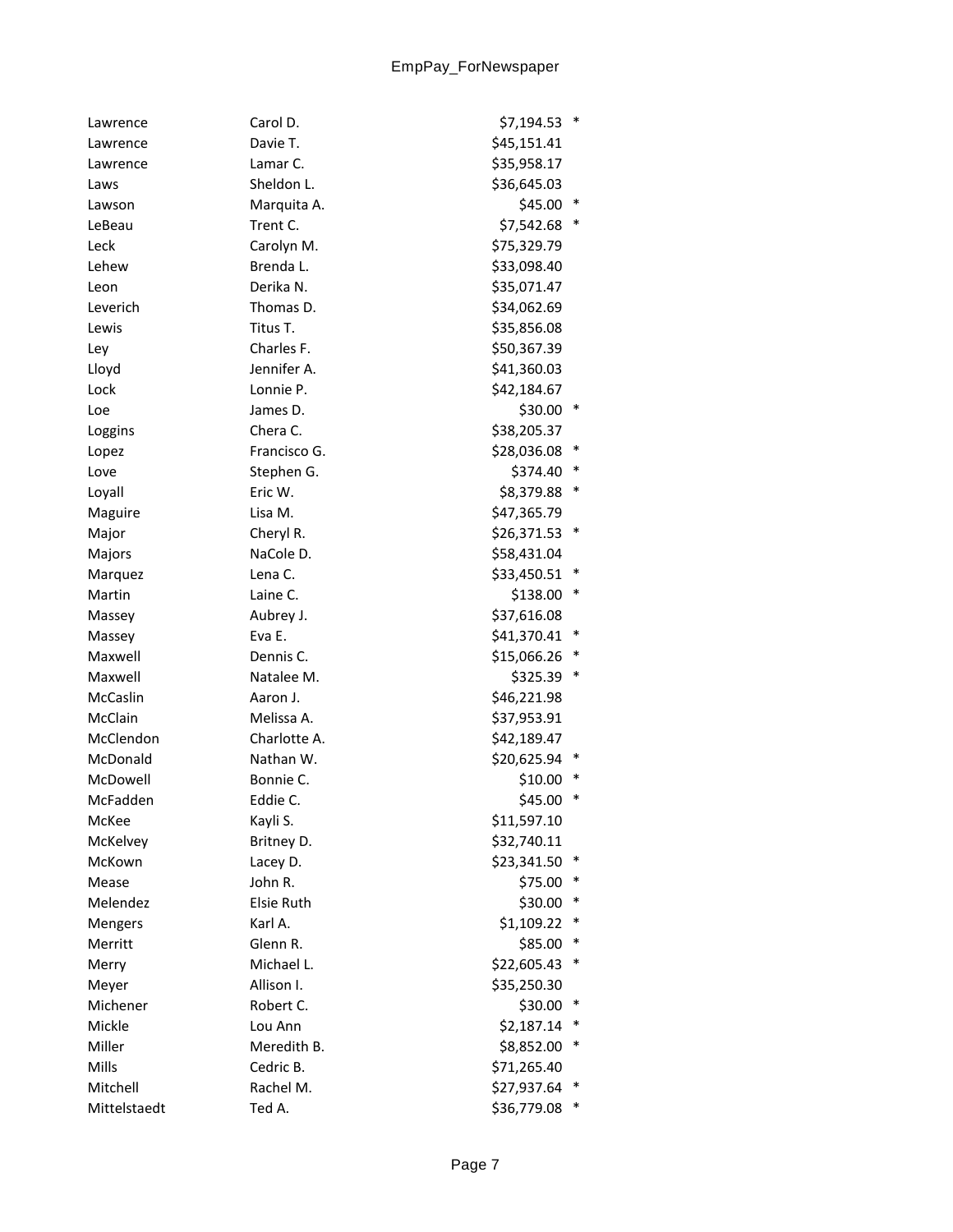| Mize           | Alyssa J.      | \$14,046.26 | ∗      |
|----------------|----------------|-------------|--------|
| Mize           | Justin L.      | \$51,338.85 |        |
| Moffat         | Susan L.       | \$110.00    | $\ast$ |
| Mohow          | Tammy L.       | \$42,541.70 |        |
| Moore          | David E.       | \$41,804.69 |        |
| Morgan         | Drayton M.     | \$16,491.67 | $\ast$ |
| Morris         | John Y.        | \$8,861.26  | ∗      |
| Morrison       | Christopher D. | \$50,499.12 |        |
| Morrow         | Patience A.    | \$8,781.41  | ∗      |
| Morse          | Jimmy E.       | \$32,754.16 |        |
| Moses          | Hannah L.      | \$36,117.26 | $\ast$ |
| Moss           | Ronda L.       | \$73,392.57 | ∗      |
| Moya           | Lene C.        | \$30,248.67 |        |
| Mueller        | Lisa D.        | \$30.00     | $\ast$ |
| Murray         | Sherry D.      | \$64,476.23 |        |
| Mustain        | Travis M.      | \$59,644.62 |        |
| <b>Myers</b>   | Charles D.     | \$45.00     | $\ast$ |
| <b>Neff</b>    | Bradley D.     | \$50,263.88 |        |
| <b>Nichols</b> | Dodge M.       | \$275.00    | ∗      |
| Nixon          | Katelynn R.    | \$36,956.27 |        |
| Noland         | Lucas R.       | \$4,447.17  | $\ast$ |
| <b>Norris</b>  | Kelli L.       | \$34,618.36 |        |
| O'Donnell      | Phillip M.     | \$39,156.99 |        |
| Oneth          | Linda S.       | \$15.00     | *      |
| Orr            | Christine A.   | \$44,131.11 |        |
| Orr            | John W.        | \$23,206.33 | $\ast$ |
| Owens          | Laurie E.      | \$2,560.26  | ∗      |
| Owens          | Pamela A.      | \$56,172.89 |        |
| Palmer         | Bryon D.       | \$40,843.18 |        |
| Palmer         | Cody L.        | \$54,048.67 |        |
| Patswald       | Michael E.     | \$58,196.03 |        |
| Payne          | Randy G.       | \$37,316.89 |        |
| Peavler        | Keri M.        | \$46,916.75 |        |
| Peters         | Michael R.     | \$40,933.30 |        |
| Phillips       | Freddy C.      | \$52,943.50 |        |
| Phung          | Vinh T.D.      | \$24,867.21 | *      |
| Pierce         | Phillip D.     | \$7,661.43  | $\ast$ |
| Plaster        | Aaron T.       | \$37,085.61 |        |
| Preno          | Sheila L.      | \$54,277.20 |        |
| Prewitt        | Kierra F.      | \$26,225.59 |        |
| Price          | Regenia A.     | \$30.00     | $\ast$ |
| Putman         | Ericka D.      | \$29,175.48 |        |
| Putman         | Judith A.      | \$37,265.28 |        |
| Ramsey         | Diana L.       | \$52,663.54 |        |
| Ramsey         | Lynda L.       | \$1,105.45  |        |
| Ransom         | Carla V.       | \$14,585.32 | $\ast$ |
| Reece          | Connor C.      | \$37,638.77 |        |
| Reeves         | Patrick L.     | \$40,373.11 |        |
| Reuter         | Hayden E.      | \$37,536.54 |        |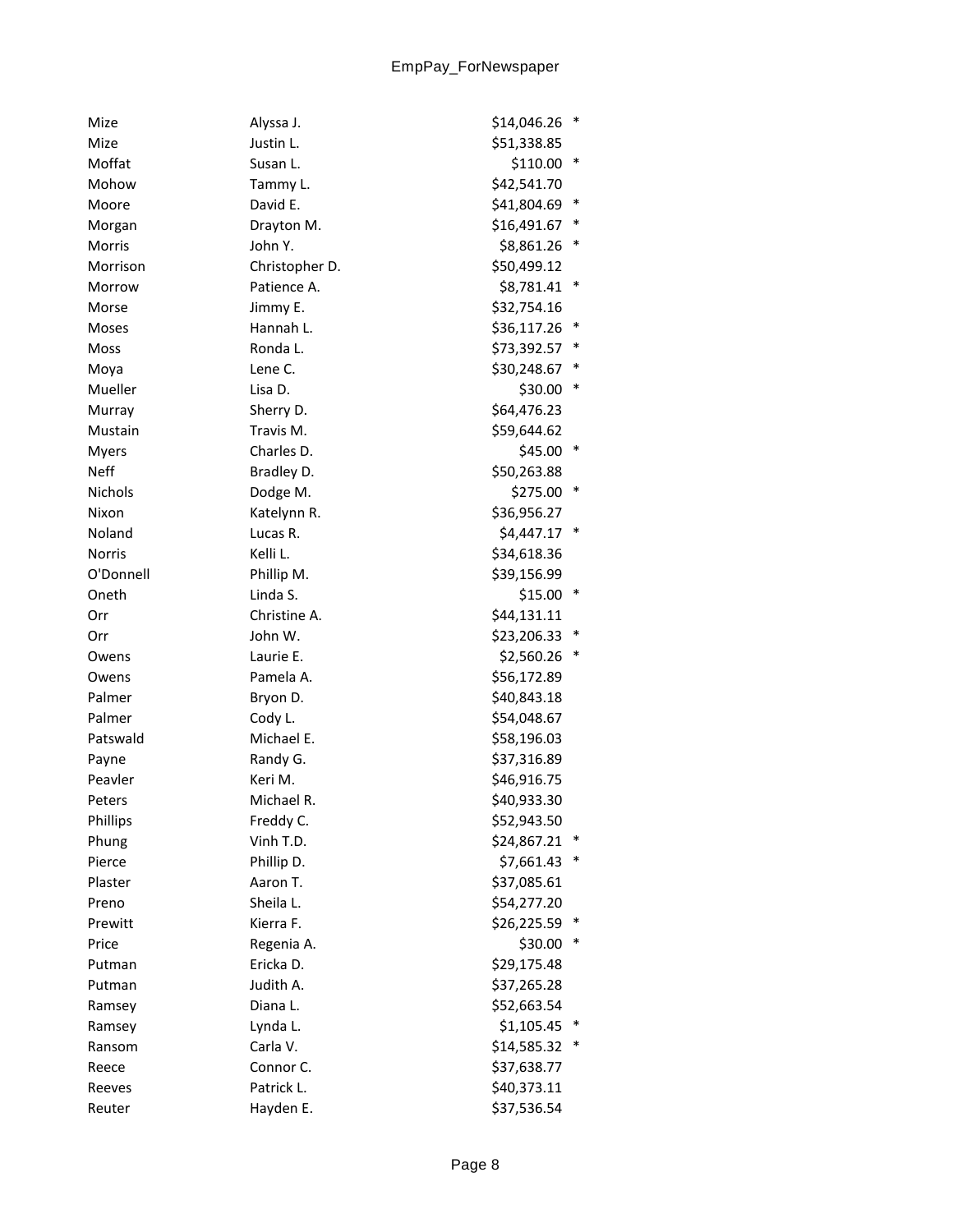| Reuter        | L. Ross            | \$59,423.42 |        |
|---------------|--------------------|-------------|--------|
| Reynolds      | Bruce E.           | \$55,596.71 |        |
| Reynolds      | Mariam M.          | \$22,255.17 | $\ast$ |
| Reynolds      | Paul D.            | \$54,335.08 |        |
| Rice          | Cynthia M.         | \$11,899.21 |        |
| Rice, III     | Edmund M.          | \$46,915.78 | $\ast$ |
| Richards      | Jacqueline         | \$48,846.62 |        |
| Riley         | Jeremy D.          | \$35,914.35 |        |
| Rinehart      | Susan E.           | \$45.00     | ∗      |
| Roberts       | Debra J.           | \$5,840.00  |        |
| Robinson      | Jack D.            | \$38,208.36 |        |
| Rodriguez     | Debra G.           | \$49,470.72 |        |
| Rodriguez     | Guadalupe R.       | \$23,065.84 |        |
| Rodriguez     | Judith             | \$3,062.38  |        |
| Rogers        | Subrina A.         | \$42,652.71 |        |
| Rolen         | Steven R.          | \$30.00     | $\ast$ |
| Rose          | Krystal N.         | \$44,906.43 |        |
| Rother        | Mary L.            | \$40,911.66 |        |
| Rother        | Max J.             | \$126.00    |        |
| Rott          | Margaret A.        | \$10.00     | ∗      |
| Royse         | Jarod C.           | \$34,451.76 |        |
| Russell       | John E.            | \$45.00     | $\ast$ |
| Rutherford    | Joshua W.          | \$38,215.29 |        |
| Ruzicka       | Paula D.           | \$36,774.73 |        |
| Sanchez       | Troy M.            | \$12,222.05 |        |
| Sanders       | Bertha J.          | \$1,609.00  |        |
| Sanders       | Brooke E.          | \$34,870.76 |        |
| Schoolcraft   | Tasheena T.        | \$34,672.49 |        |
| Schwarz       | Mary Ann           | \$45.00     | $\ast$ |
| Schweitzer    | Jennifer F.        | \$42,571.24 |        |
| Scott         | Kevin A.           | \$9,715.41  | $\ast$ |
| Seay          | Alice T.           | \$61,141.52 |        |
| Seidel        | James J.           | \$56,748.47 |        |
| Severson      | Ana Maria          | \$35,087.92 |        |
| Shanklin      | Mike E.            | \$44,823.35 |        |
| Shaw          | Christopher A.     | \$15,778.14 |        |
| Sheaffer      | Ardith             | \$50.00     | ∗      |
| Sheaffer      | Rodney R.          | \$45.00     |        |
| Shelton       | Bobby J.           | \$947.75    | $\ast$ |
| Shepherd, Sr. | Stephen J.         | \$39,434.42 |        |
| Shultz        | <b>Robert Mike</b> | \$30.00     | $\ast$ |
| Skidmore      | Andrew T.          | \$44,365.80 |        |
| Skidmore      | Kera D.            | \$40,931.15 |        |
| Smith         | Brandi S.          | \$41,705.16 |        |
| Smith         | Brandon J.         | \$30,960.02 |        |
| Smith         | Glenn R.           | \$1,304.80  | ∗      |
| Smith         | James C.           | \$34,218.39 |        |
| Smith         | James M.           | \$42,368.34 |        |
| Smith         | Jovan T.           | \$8,604.85  |        |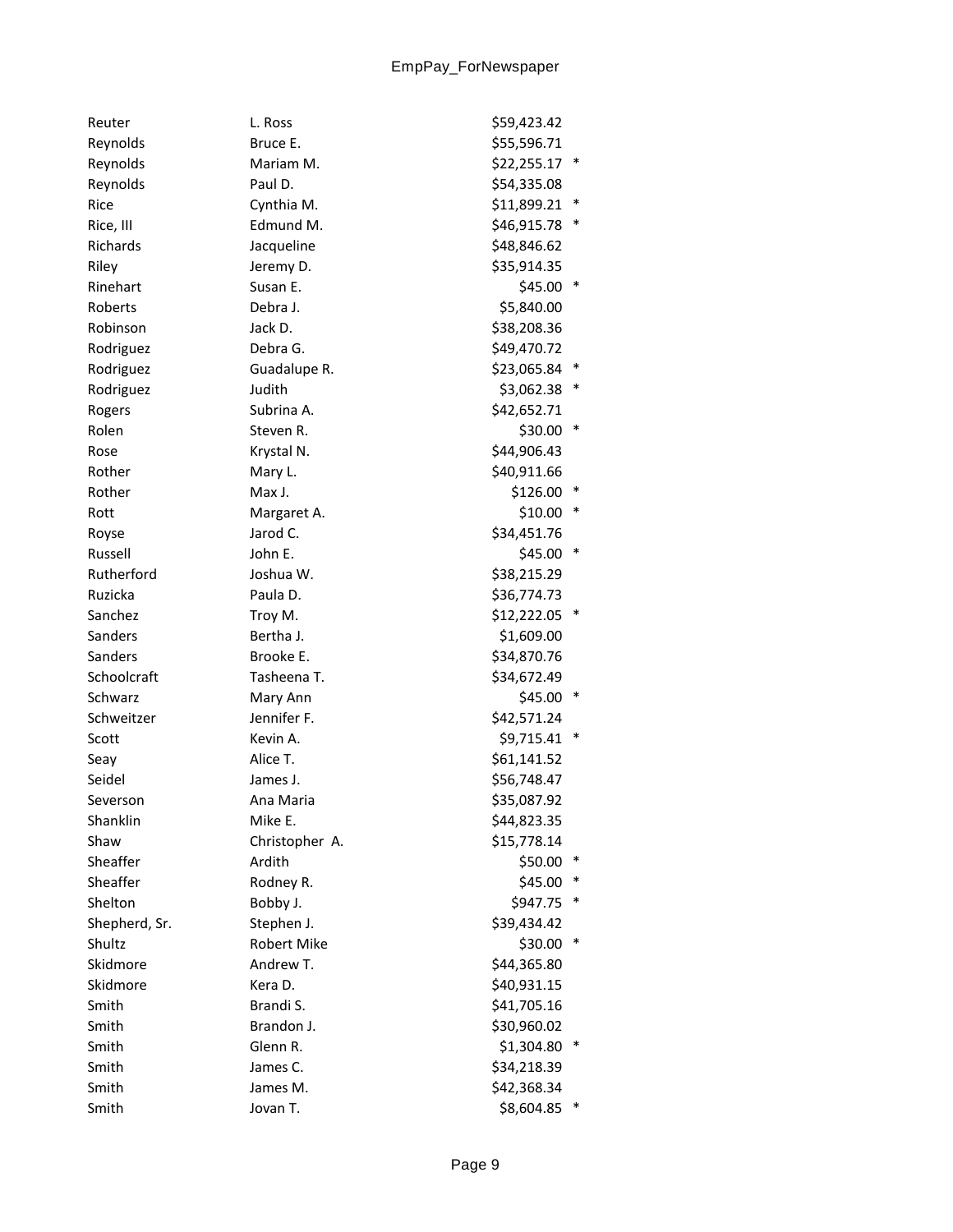| Smith         | Nathan R.      | \$29,640.29 | $\ast$ |
|---------------|----------------|-------------|--------|
| Smith         | Parker J.      | \$6,936.54  | $\ast$ |
| Smith         | Tanesia M.     | \$36,685.11 |        |
| Snow          | Veleah R.      | \$40,278.24 |        |
| Sonaggera     | Christopher R. | \$45,958.63 |        |
| Spann         | Brandon D.     | \$42,432.40 |        |
| Spruill       | James E.       | \$42,158.80 |        |
| Stamm         | Janet L.       | \$24,935.57 |        |
| Staten        | Caleb A.       | \$48,181.32 |        |
| Steadman      | Sean W.        | \$44,787.23 |        |
| Steenbergen   | Renee          | \$16,212.63 | $\ast$ |
| Steinbruck    | Jamie B.       | \$43,429.92 |        |
| Stejskal      | Carolyn J.     | \$10.00     | $\ast$ |
| Stephens      | Penny L.       | \$8,822.91  | $\ast$ |
| Stewart       | Jack C.        | \$70,389.44 |        |
| <b>Stine</b>  | Alicia M.      | \$37,935.78 |        |
| <b>Stine</b>  | Carol E.       | \$45.00     | ∗      |
| <b>Stine</b>  | Cody A.        | \$37,839.47 |        |
| Stine         | Jacob D.       | \$34,834.03 |        |
| <b>Stine</b>  | Nicholas R.    | \$31,589.19 |        |
| Stone         | Ashley B.      | \$36,237.33 | $\ast$ |
| Storm         | Barrett A.     | \$49,984.00 |        |
| Straka        | Margaret R.    | \$20.00     | $\ast$ |
| Stratz        | Michael A.     | \$45.00 *   |        |
| Stroh         | Lauren E.      | \$38,547.90 |        |
| Stuart        | Dani J.        | \$33,529.66 |        |
| <b>Stuart</b> | Robert L.      | \$54,147.86 |        |
| Sutton, II    | Howard A.      | \$42,569.03 |        |
| Swigart       | Kayli R.       | \$30,214.87 |        |
| Tate          | Christopher S. | \$24,182.47 | ∗      |
| Taylor        | Danielle N.    | \$2,543.31  | ∗      |
| Taylor        | Desiree N.     | \$46,356.68 |        |
| Templeton     | James A.       | \$199.41    | $\ast$ |
| <b>Teske</b>  | Terry L.       | \$19,981.70 | $\ast$ |
| Thomas        | David R.       | \$36,808.55 |        |
| Thompson      | Suzanne        | \$645.00    | $\ast$ |
| Thrift        | Jeffrey D.     | \$42,422.57 |        |
| Tipton        | Brad L.        | \$10,885.40 |        |
| Todd, Jr.     | Andrew J.      | \$38,646.29 | ∗      |
| Tran          | Tomy           | \$4,429.80  | $\ast$ |
| <b>Travis</b> | Anthony L.     | \$60.00     | $\ast$ |
| Tripp         | Marissa D.     | \$41,479.12 |        |
| Tunender      | Phyllis I.     | \$110.00    | ∗      |
| Tyler         | Cord M.        | \$630.61    | ∗      |
| Tyler         | Kathryn E.     | \$15.00     | ∗      |
| Underwood     | Richard L.     | \$16,634.40 | $\ast$ |
| Valles        | Veronica       | \$26,144.71 | $\ast$ |
| Verser        | Nita J.        | \$40,694.57 |        |
| Viana         | Karry B.       | \$2,462.40  | ∗      |